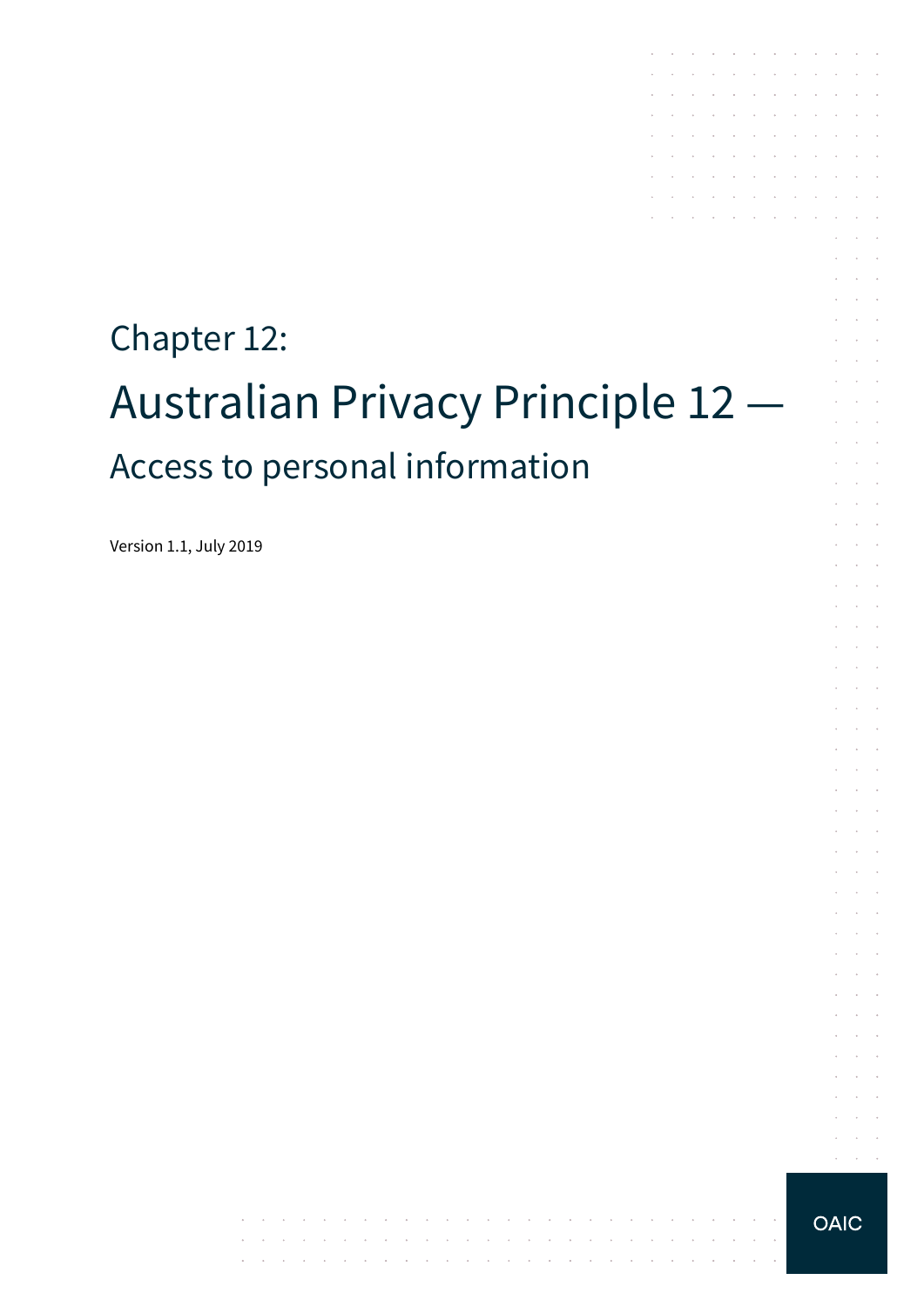# **Contents**

| <b>Key points</b>                                                                                                                         | 3              |
|-------------------------------------------------------------------------------------------------------------------------------------------|----------------|
| What does APP 12 say?                                                                                                                     | 3              |
| 'Holds'                                                                                                                                   | 4              |
| Access to 'personal information'                                                                                                          | 4              |
| Verifying an individual's identity                                                                                                        | 5              |
| Giving access under APP 12 - general processing requirements                                                                              | 5              |
| Giving access under APP 12 - further processing requirements for agencies                                                                 | 6              |
| Refusing to give access under APP $12 -$ agencies                                                                                         | 7              |
| Authority to refuse access under the FOI Act                                                                                              | $\overline{7}$ |
| Required or authorised to refuse access under another Act                                                                                 | 8              |
| Refusing to give access under APP 12 - organisations                                                                                      | 9              |
| Giving access would pose a serious threat to the life, health or safety of any individual or to public<br>health or public safety         | $9\,$          |
| Giving access would have an unreasonable impact on the privacy of other individuals                                                       | 10             |
| The request for access is frivolous or vexatious                                                                                          | 10             |
| The information requested relates to an existing or anticipated legal proceeding                                                          | 11             |
| Giving access would prejudice negotiations between the organisation and the individual                                                    | 11             |
| Giving access would be unlawful                                                                                                           | 11             |
| Denying access is required or authorised by law or a court/tribunal order                                                                 | 12             |
| Giving access would likely prejudice the taking of appropriate action in relation to suspected<br>unlawful activity or serious misconduct | 12             |
| Giving access would be likely to prejudice an enforcement related activity conducted by, or on<br>behalf of, an enforcement body          | 13             |
| Giving access would reveal evaluative information in connection with a commercially sensitive<br>decision-making process                  | 13             |
| APP 12 minimum access requirements                                                                                                        | 14             |
| Difference with access requirements applying to agencies under FOI Act                                                                    | 14             |
| Timeframe for responding to a request for access under APP 12 - agencies                                                                  | 14             |
| Timeframe for responding to a request for access under APP 12 - organisations                                                             | 15             |
| How access is to be given under APP 12                                                                                                    | 15             |
| Giving access by other means                                                                                                              | 15             |
| Giving access through an intermediary                                                                                                     | 16             |
| Access charges under APP 12 - agencies                                                                                                    | 16             |
| Access charges under APP 12 - organisations                                                                                               | 16             |
| Giving written notice where access is refused, or not given in the manner requested under APP 12                                          | 17             |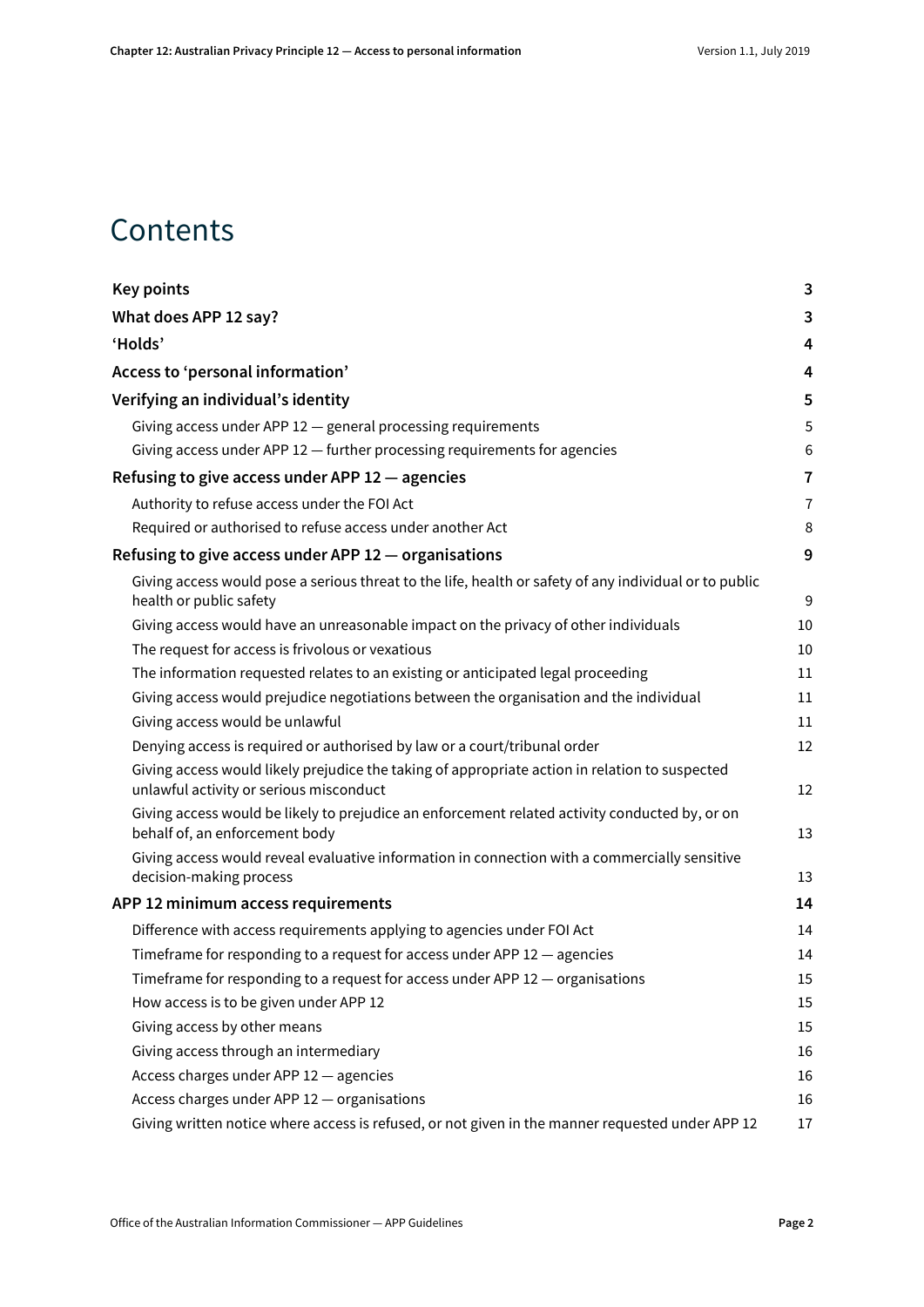# <span id="page-2-0"></span>**Key points**

- APP 12 requires an APP entity that holds personal information about an individual to give the individual access to that information on request.
- APP 12 also sets out other requirements in relation to giving access, including how access is to be given and when access can be refused. There are separate grounds on which agencies and organisations may refuse to give access.
- APP 12 operates alongside and does not replace other informal or legal procedures by which an individual can be provided with access to information, including, for agencies, the Freedom of Information Act 1982 (FOI Act) that provides a right of access to information held by agencies.

# <span id="page-2-1"></span>**What does APP 12 say?**

- 12.1 An APP entity that holds personal information about an individual must, on request, give that individual access to the information (APP 12.1). The grounds on which access may be refused differ for agencies and organisations.
- APP 12 also sets out minimum access requirements, including the time period for responding to an access request, how access is to be given, and that a written notice, including the reasons for the refusal, must be given to the individual if access is refused.
- APP 12 operates alongside and does not replace other informal or legal procedures by which an individual can be given access to information. In particular, APP 12 does not prevent an APP entity from giving access to personal information under an informal administrative arrangement, $1$  provided the minimum access requirements stipulated in APP 12 have been met.
- For agencies, APP 12 operates alongside the right of access in the FOI Act. The FOI Act provides individuals with a right of access to documents held by most Australian Government agencies, $2$  including documents containing personal information.<sup>[3](#page-2-4)</sup>
- 12.5 Some paragraphs in this Chapter are only relevant to agencies or to organisations:
	- paragraphs only for agencies[: 12.22](#page-5-1)[–12.24;](#page-5-2) [12.25–](#page-6-2)[12.32;](#page-7-1) [12.66;](#page-13-3) [12.76](#page-15-3)
	- paragraphs only organisations[: 12.33](#page-8-2)[–12.62;](#page-12-2) [12.67;](#page-14-3) [12.77](#page-15-4)[–12.81](#page-16-1)

<span id="page-2-2"></span> $1$  For information about administrative access schemes, see OAIC, Administrative Access, OAIC website <https://www.oaic.gov.au>.

<span id="page-2-3"></span><sup>&</sup>lt;sup>2</sup> The FOI Act is expressed to apply separately to Ministers' offices in respect of 'an official document of a Minister' (s 48). APP 12 also applies to Ministers' offices: see the discussion of 'APP entity' in Chapter B (Key concepts), and the Privacy Act s  $7(1)(d)$ , (e).

<span id="page-2-4"></span><sup>3</sup> The Australian Information Commissioner has issued Guidelines (the FOI Guidelines) under s 93A of the FOI Act to which regard must be had for the purposes of performing a function, or exercising a power, under that Act. The FOI Guidelines are available at OAIC website <https://www.oaic.gov.au>.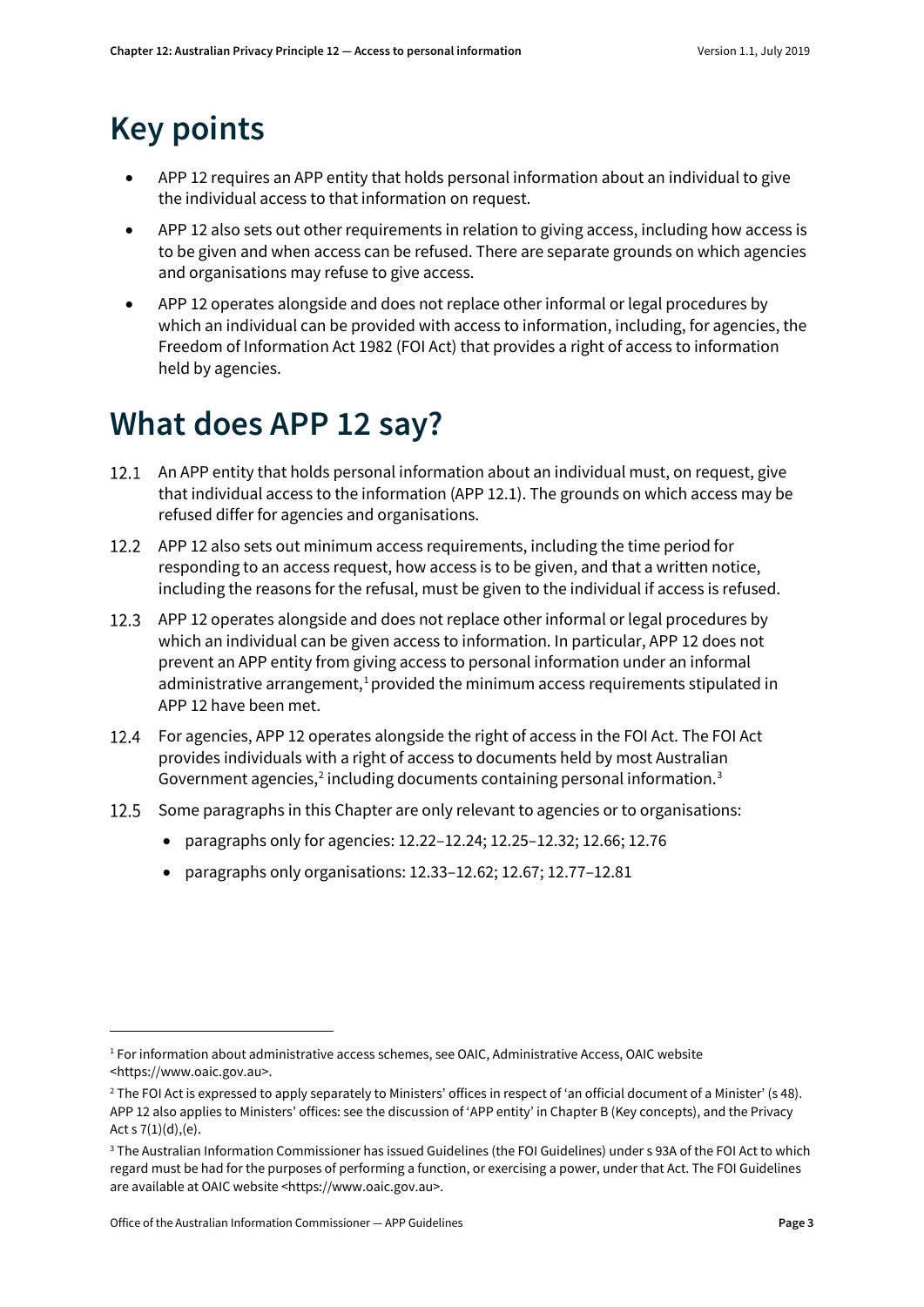# <span id="page-3-0"></span>**'Holds'**

- APP 12 only applies to personal information that an APP entity 'holds'. An APP entity 'holds' personal information 'if the entity has possession or control of a record that contains the personal information' (s 6(1)).
- 12.7 The term 'holds' extends beyond physical possession of a record to include a record that an APP entity has the right or power to deal with. For example, an entity that outsources the storage of personal information to a third party, but retains the right to deal with that information, including to access and amend it, holds that personal information. In these circumstances, the entity must comply with APP 12 by giving the individual access (unless an exception applies). It cannot simply refer the individual to the third party that has physical possession. However, the individual has a separate right to request access from the third party, if the third party is an APP entity.
- An agency that has placed a record of personal information in the care of the National Archives of Australia, or in the custody of the Australian War Memorial, is considered to be the agency that holds the record for the purposes of the Privacy Act (s 10(4)).
- Upon receiving a request for access, an APP entity should search the records that it possesses or controls to assess whether the requested personal information is contained in those records. For example, an entity may search hard copy records and electronic databases and make enquiries of staff or contractors with relevant knowledge. A discussion with the individual may assist the entity to locate the information.
- 12.10 The term 'holds' is discussed in more detail in Chapter B (Key concepts).

# <span id="page-3-1"></span>**Access to 'personal information'**

- 12.11 APP 12 requires an APP entity to provide access to 'personal information'. It does not provide a right of access to other kinds of information. 'Personal information' is defined in s 6(1) as 'information or an opinion about an identified individual, or an individual who is reasonably identifiable:
	- whether the information or opinion is true or not, and
	- whether the information or opinion is recorded in a material form or not'
- <span id="page-3-2"></span>12.12 Personal information of one individual may also be personal information of another individual. For example:
	- information in a marriage certificate may be personal information of both parties to the marriage
	- an opinion may be personal information of both the subject and the giver of the opinion
- 12.13 APP 12 requires an APP entity to provide access to all of an individual's personal information it holds, even if that information is also the personal information of another individual, unless a ground to refuse access applies. The grounds are discussed below, and include the ground that giving access would have an unreasonable impact on the privacy of another individual. 'Personal information' is discussed in more detail in Chapter B (Key concepts).
- 12.14 As to other requested information that is not personal information:
	- If the APP entity is an organisation, it could consider whether the person has a right of access to that information under other legislation. If not, the organisation may make a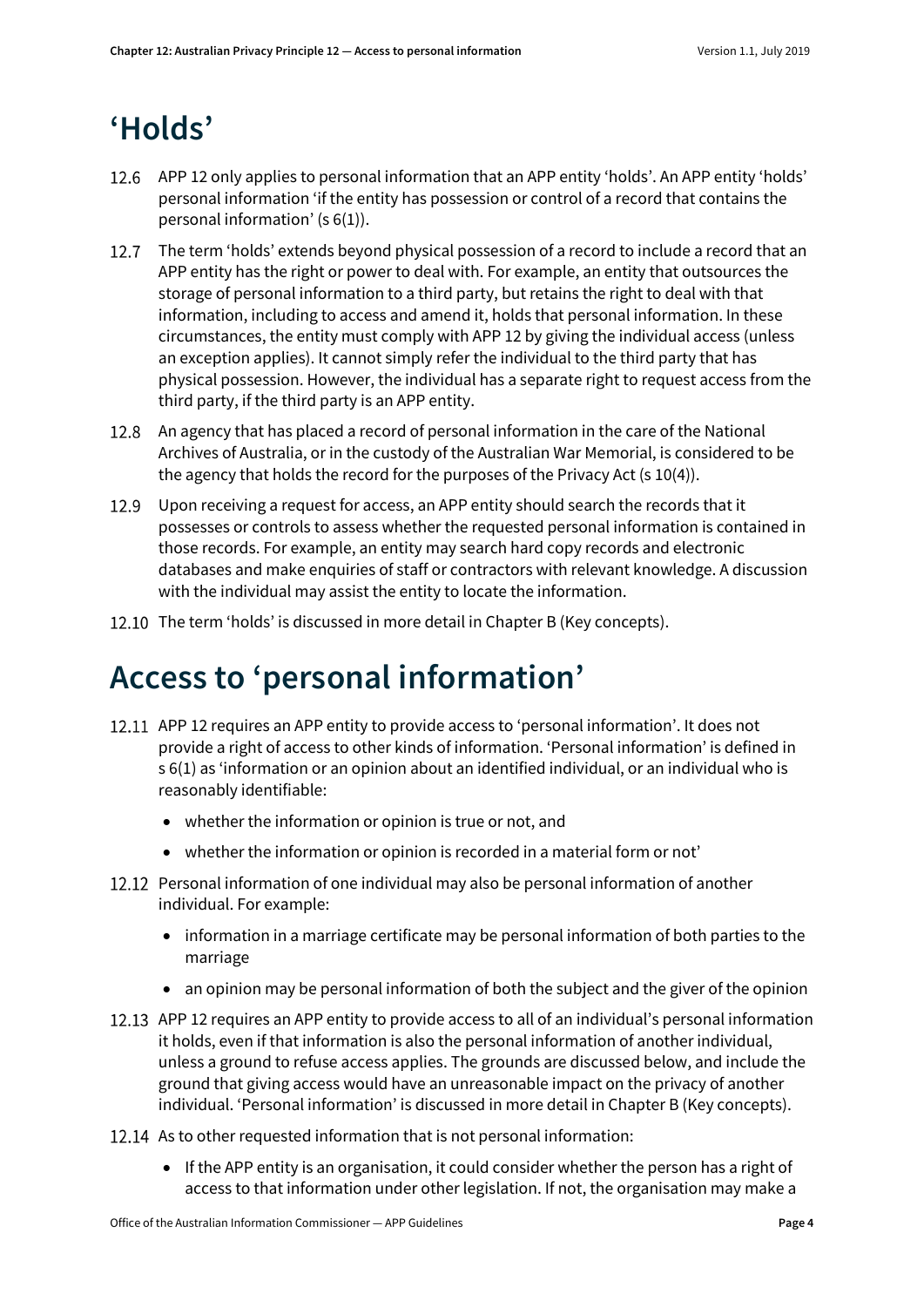discretionary decision either to grant access to that other information or to refuse access.

• If the entity is an agency, it could consider whether access to that information can be granted under the FOI Act, or on an administrative basis. Before refusing access to that other information, the agency should advise the individual to consider making the request under the FOI Act.

# <span id="page-4-0"></span>**Verifying an individual's identity**

- 12.15 An APP entity must be satisfied that a request for personal information under APP 12 is made by the individual concerned, or by another person who is authorised to make a request on their behalf, for example, as a legal guardian or authorised agent. If an entity gives access to the personal information of another person, this could constitute a disclosure, which may not comply with APP 6 (see Chapter 6).
- 12.16 It would generally be impracticable for an APP entity to deal with an anonymous request for personal information. However, it may be practicable to deal with a pseudonymous request, for example, where the individual has previously transacted under that pseudonym, can establish their identity as that individual and the request for access relates to information about that pseudonymous identity (see Chapter 2 (APP 2)).
- 12.17 The steps appropriate to verify an individual's identity will depend on the circumstances. In particular, whether the individual is already known to or readily identifiable by the APP entity, the sensitivity of the personal information and the possible adverse consequences for the individual of unauthorised disclosure. The minimum amount of personal information needed to establish an individual's identity should be sought. Where possible, the personal information should be sighted rather than copied or collected for inclusion in a record. For example, in a face-to-face dealing with an individual, an entity may be able to record that an identity document was sighted without copying the document. In a telephone contact it may be adequate to request information that can be checked against records held by the entity. An entity that collects personal information to verify an individual's identity should consider the requirement in APP 11.2, to take reasonable steps to destroy or de-identify personal information no longer needed for any purpose for which it may be used or disclosed (unless an exception applies) (see Chapter 11 (APP 11)).

#### <span id="page-4-1"></span>**Giving access under APP 12 — general processing requirements**

- 12.18 APP 12 requires that personal information be given to an individual 'on request'. APP 12 does not stipulate formal requirements for making a request, or require that a request be made in writing, or require the individual to state that it is an APP 12 request.<sup>[4](#page-4-2)</sup>
- 12.19 It is open to an APP entity to provide access to personal information on an informal basis, provided the minimum access requirements in APP 12 are met. The access requirements in APP 12 relate to response times (see paragraph[s 12.66](#page-13-3)[–12.67](#page-14-3) below), how access is to be given (see paragraphs [12.68–](#page-14-4)[12.75](#page-15-5) below), access charges (see paragraph[s 12.76–](#page-15-3)[12.81](#page-16-1) below), and providing a written notice, including the reasons for the refusal, if access is

<span id="page-4-2"></span><sup>4</sup> This differs from the formal requirements relating to requests for access to documents under Part III of the FOI Act. See Part III of the FOI Act and Part 3 of the FOI Guidelines, OAIC website <https://www.oaic.gov.au>.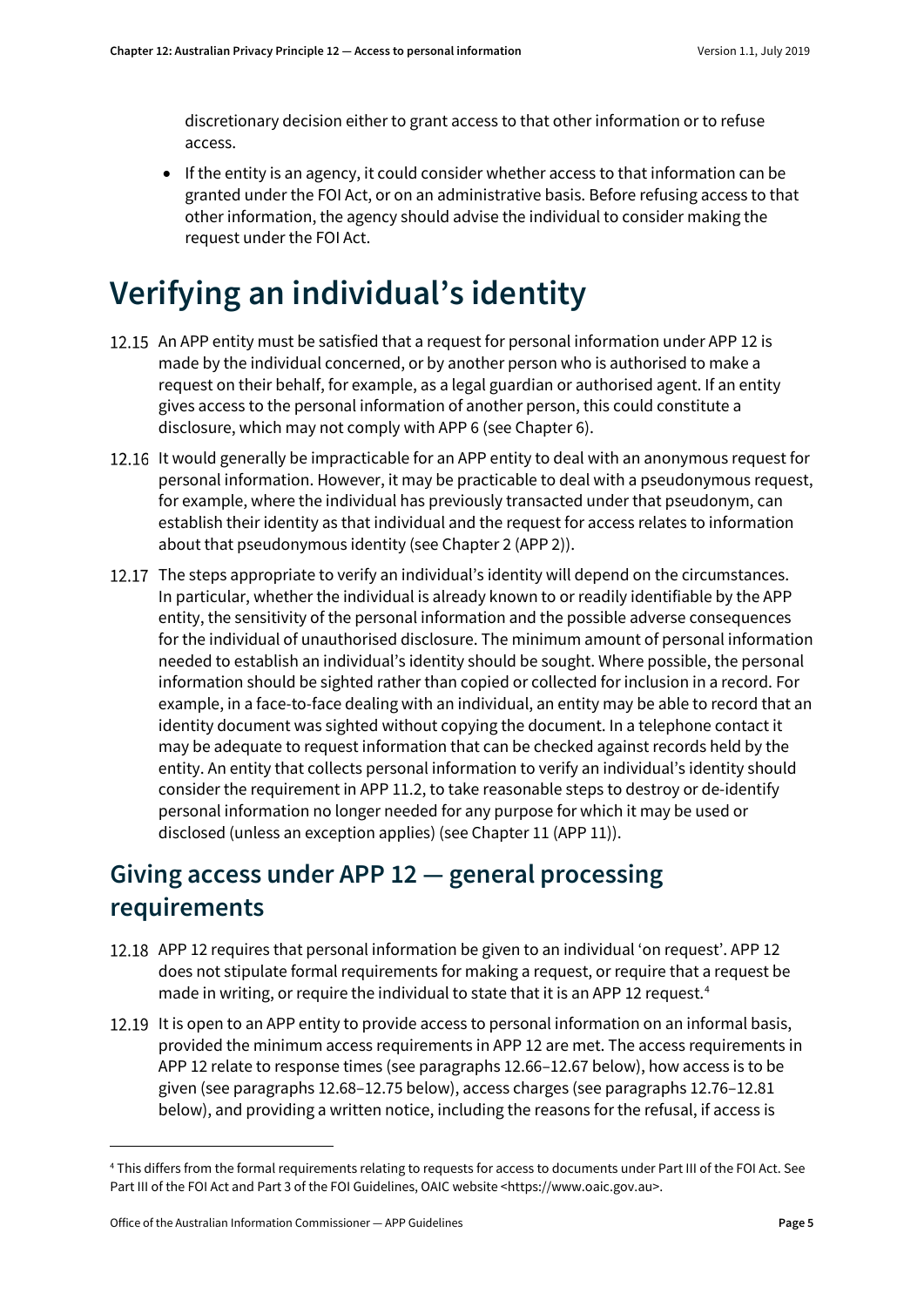refused (see paragraphs [12.82](#page-16-2)[–12.87](#page-17-0) below). These are only the minimum requirements. An entity should endeavour to provide access in a manner that is as prompt, uncomplicated and inexpensive as possible.

- 12.20 An APP entity is required by APP 1.4(d) to state in an APP Privacy Policy 'how an individual may access personal information about the individual' (see Chapter 1 (APP 1)). An APP entity is also required by APP 5.2(g) to take reasonable steps to notify an individual, or ensure they are aware, of the fact that the entity's APP Privacy Policy contains information about how the individual may access their personal information held by the entity.
- 12.21 If an APP entity wishes an individual to follow a particular procedure in requesting access to their personal information, the entity could publish that procedure and draw attention to it, for example, by providing a link in the entity's APP Privacy Policy and on the entity's website homepage to the access procedure, to an online request form, or to an online portal that enables an individual to access their personal information. However, an entity cannot require an individual to follow a particular procedure, use a designated form or explain the reason for making the request. Any recommended procedure should be regularly reviewed to ensure that it is flexible and facilitates rather than hinders access.

### <span id="page-5-0"></span>**Giving access under APP 12 — further processing requirements for agencies**

- <span id="page-5-1"></span>Agencies should ensure that APP 12 access procedures are integrated with FOI Act procedures. The FOI Act sets out comprehensive rules about requesting and providing access to documents held by most Australian Government agencies, including documents containing personal information, and resolving access disputes. An important FOI requirement is that an agency has a duty to take reasonable steps to assist an individual to make an access request that complies with the FOI Act access requirements (FOI Act, s 15(3)). That means an agency could refer to the FOI Act in the agency's APP Privacy Policy and, in appropriate circumstances, draw the FOI Act to an individual's attention. Agencies should also consider providing this information through an 'Access to information' link on the agency's website homepage.<sup>[5](#page-5-3)</sup>
- 12.23 Agencies are not required to advise individuals to request personal information under the FOI Act rather than under an administrative arrangement or by relying on APP 12. As explained in the FOI Guidelines,<sup>6</sup> agencies should consider establishing administrative access arrangements that operate alongside the FOI Act and that provide easier and less formal means for individuals to obtain access to government information, including personal information. Providing access to personal information under an administrative arrangement will fulfil an agency's obligation under APP 12 to provide access upon request, provided the arrangement meets the minimum access requirements in APP 12.
- <span id="page-5-2"></span>12.24 In some circumstances it may be preferable for an agency to suggest that an individual make an access request under the FOI Act:
	- An FOI access request can relate to any document in the possession of an agency (FOI Act, s 15(1)) and is not limited to personal information held in an agency record (APP 12.1).

<span id="page-5-3"></span><sup>5</sup> See OAIC, Guidance for Agency Websites: 'Access to Information' Web Page, OAIC website <https://www.oaic.gov.au>.

<span id="page-5-4"></span><sup>6</sup> See OAIC, FOI Guidelines, Part 3, OAIC website <https://www.oaic.gov.au>. See also OAIC, Administrative Access, OAIC website <https://www.oaic.gov.au>.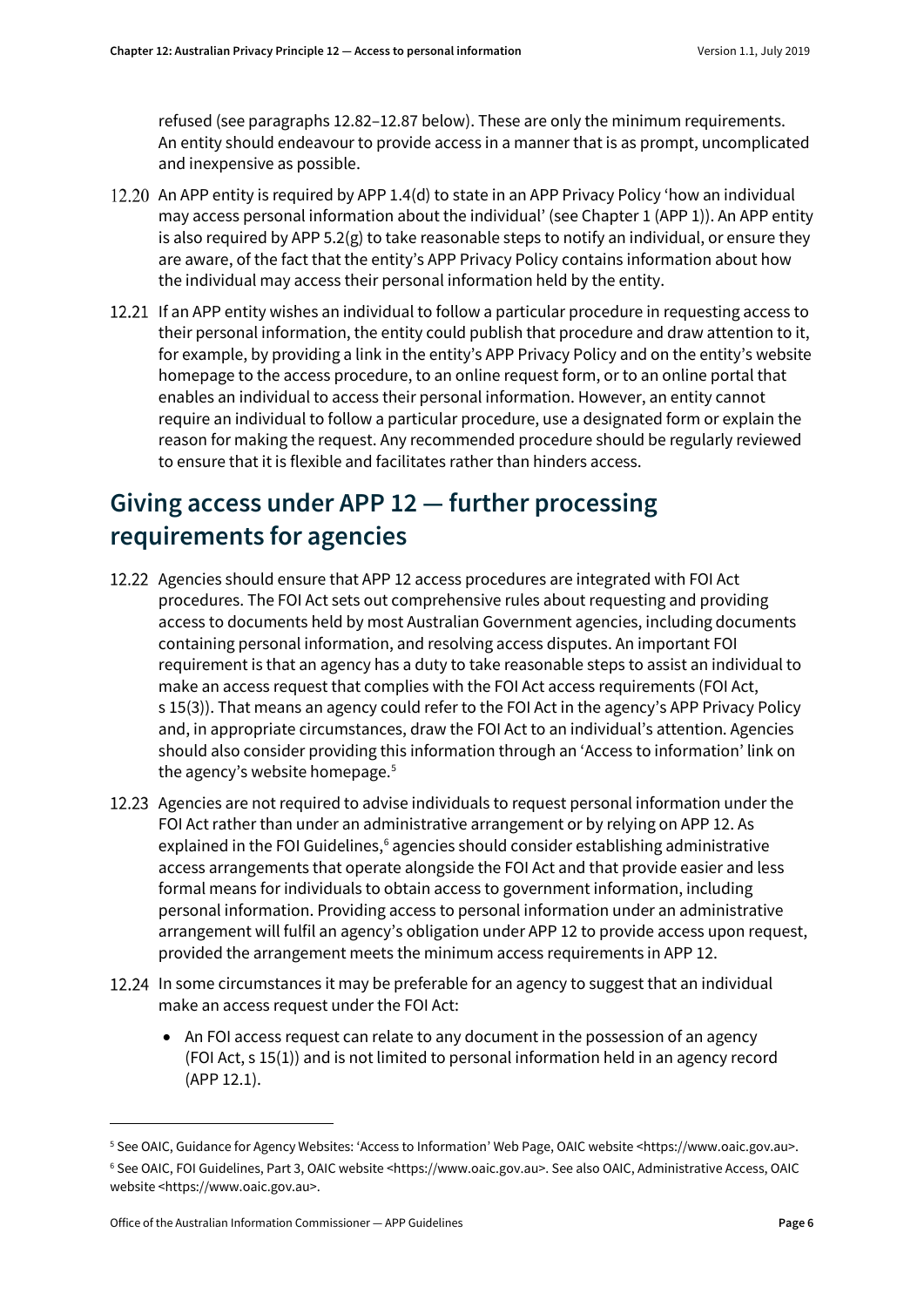- The FOI Act contains a consultation process for dealing with requests for documents that contain personal or business information about a person other than the requester (FOI Act, ss 27, 27A).
- An applicant who applies for access under the FOI Act can complain to the Information Commissioner about an action taken by an agency under that Act (FOI Act, s 70) (complaint mechanisms under the Privacy Act are discussed in paragrap[h 12.30](#page-7-2) and [12.87](#page-17-0) below).
- An applicant who is refused access under the FOI Act has a right to apply for internal review or Information Commissioner review of the access refusal decision (FOI Act, ss 54, 54L).

# <span id="page-6-0"></span>**Refusing to give access under APP 12 agencies**

<span id="page-6-2"></span>12.25 An agency is not required by APP 12 to give access to personal information if the agency is required or authorised to refuse access to that information by or under:

- $\bullet$  the FOI Act (APP 12.2(b)(i))
- any other Act of the Commonwealth, or a Norfolk Island enactment, that provides for access by persons to documents (APP 12.2(b)(ii))
- 12.26 The meaning of 'required or authorised' is discussed in Chapter B (Key concepts). In summary, an agency is 'required' to refuse access by an Act that prohibits the disclosure of the personal information; and an agency is 'authorised' to refuse access by an Act that authorises or confers discretion on the agency to refuse a request for access to the personal information.

#### <span id="page-6-1"></span>**Authority to refuse access under the FOI Act**

- 12.27 The FOI Act lists several grounds on which an agency can refuse a request under the Act for access to documents. An agency may rely on any of those grounds to refuse access under APP 12. It is nevertheless open to an agency not to rely on any such ground and to provide access upon request, unless disclosure is prohibited, for example, by a secrecy provision.<sup>[7](#page-6-3)</sup>
- 12.2[8](#page-6-4) The grounds on which an access request can be declined under the FOI Act include:<sup>8</sup>
	- a document is an exempt document under Part IV, Division 2 of the FOI Act, for example, the document is a Cabinet document, is subject to legal professional privilege, contains material obtained in confidence, or a secrecy provision applies
	- a document is a conditionally exempt document under Part IV, Division 3 of the FOI Act, for example, the document contains deliberative matter, or disclosure of the document would involve the unreasonable disclosure of personal information about another

 $\overline{a}$ 

<span id="page-6-3"></span> $^7$  The same discretionary principle applies under the FOI Act. Section 3A of the FOI Act provides that it does not limit any power of an agency to publish or grant access to information under other legislative or administrative schemes.

<span id="page-6-4"></span><sup>8</sup> The Australian Information Commissioner has issued guidelines (the FOI Guidelines) under s 93A of the FOI Act to which regard must be had for the purposes of performing a function, or exercising a power, under that Act. See OAIC, FOI Guidelines, OAIC website <https://www.oaic.gov.au>.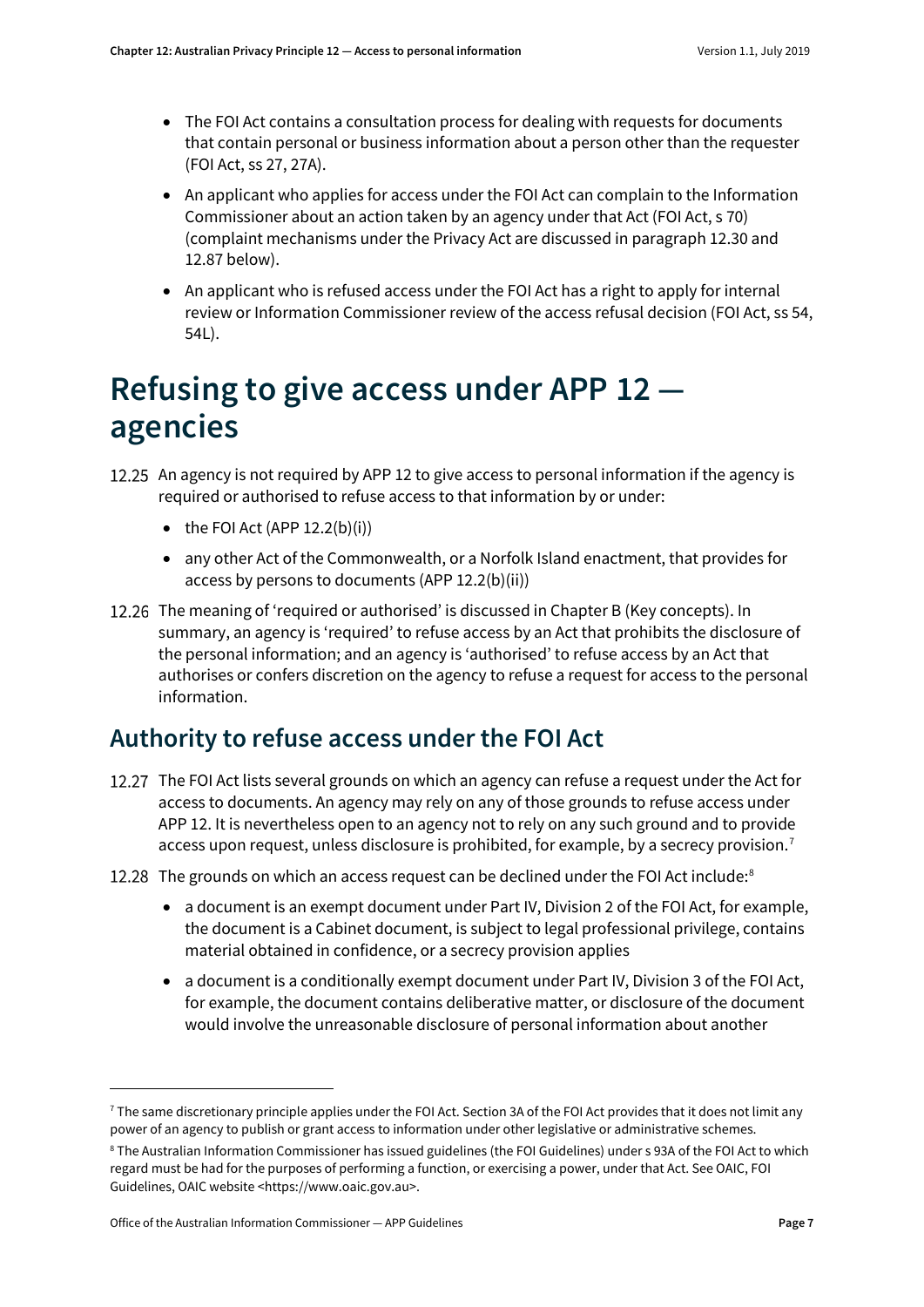person and it would be contrary to the public interest to release the document at that time

- the individual is not entitled to obtain access to a document of the kind requested, for example, the document is available for purchase from an agency (FOI Act, ss 12, 13)
- providing access in the terms requested by a person would substantially and unreasonably divert an agency's resources from its other operations (s 24AA)
- processing a person's request would require an agency to disclose the existence or non-existence of a document, where that would otherwise be exempt information (s 25)
- 12.29 The FOI Act specifies consultation processes that may apply to requests made under that Act, for example, where a 'practical refusal reason' may apply (FOI Act, s 24) to the request, or where a requested document contains a third party's personal or business information (FOI Act, ss 27, 27A). An agency is not required to undertake any of those consultation processes before refusing access on any of those grounds under APP 12. This is required only if the person decides to make a request under the FOI Act.
- <span id="page-7-2"></span>12.30 A decision to refuse access under APP 12.2(b)(i) (on one of the FOI grounds listed above) is a decision made under the Privacy Act, not the FOI Act. As required by APP 12.9, the agency must provide the individual with a written notice that sets out the reasons for the refusal and the complaint mechanisms available to the individual (see paragraph [12.87](#page-17-0) below). The individual may have a right to complain to the Information Commissioner under the Privacy Act. After investigation, the Commissioner may make a determination that the agency has failed to comply with APP 12 and require, for example, that the agency give access (Privacy Act, s 52). However, the individual will not have a right to seek internal review or Information Commissioner review under the FOI Act.

#### <span id="page-7-0"></span>**Required or authorised to refuse access under another Act**

- 12.31 APP 12.2(b)(ii) provides that an agency is not required to give access to personal information if it is required or authorised to refuse to give access by another Act that provides for access by persons to documents. An example is a statutory secrecy provision that requires or authorises that access be refused in certain circumstances.
- <span id="page-7-1"></span>12.32 A further example is that the National Archives of Australia (NAA) is authorised to refuse access to certain 'exempt records' under the Archives Act 1983 (the Archives Act). The Archives Act provides that the NAA must make available for public access Commonwealth records in the open access period that are in the care of the NAA and that are not exempt records (s 31 of the Archives Act). The categories of exempt records include information whose disclosure would constitute a breach of confidence, would involve the unreasonable disclosure of information relating to the personal affairs of any person, or would unreasonably affect a person adversely in relation to his or her business, financial or professional affairs (s 33 of the Archives Act). [9](#page-7-3)

<span id="page-7-3"></span><sup>9</sup> For further information about the National Archives of Australia's obligation to make available Commonwealth records for public access, see National Archives of Australia website <www.naa.gov.au>.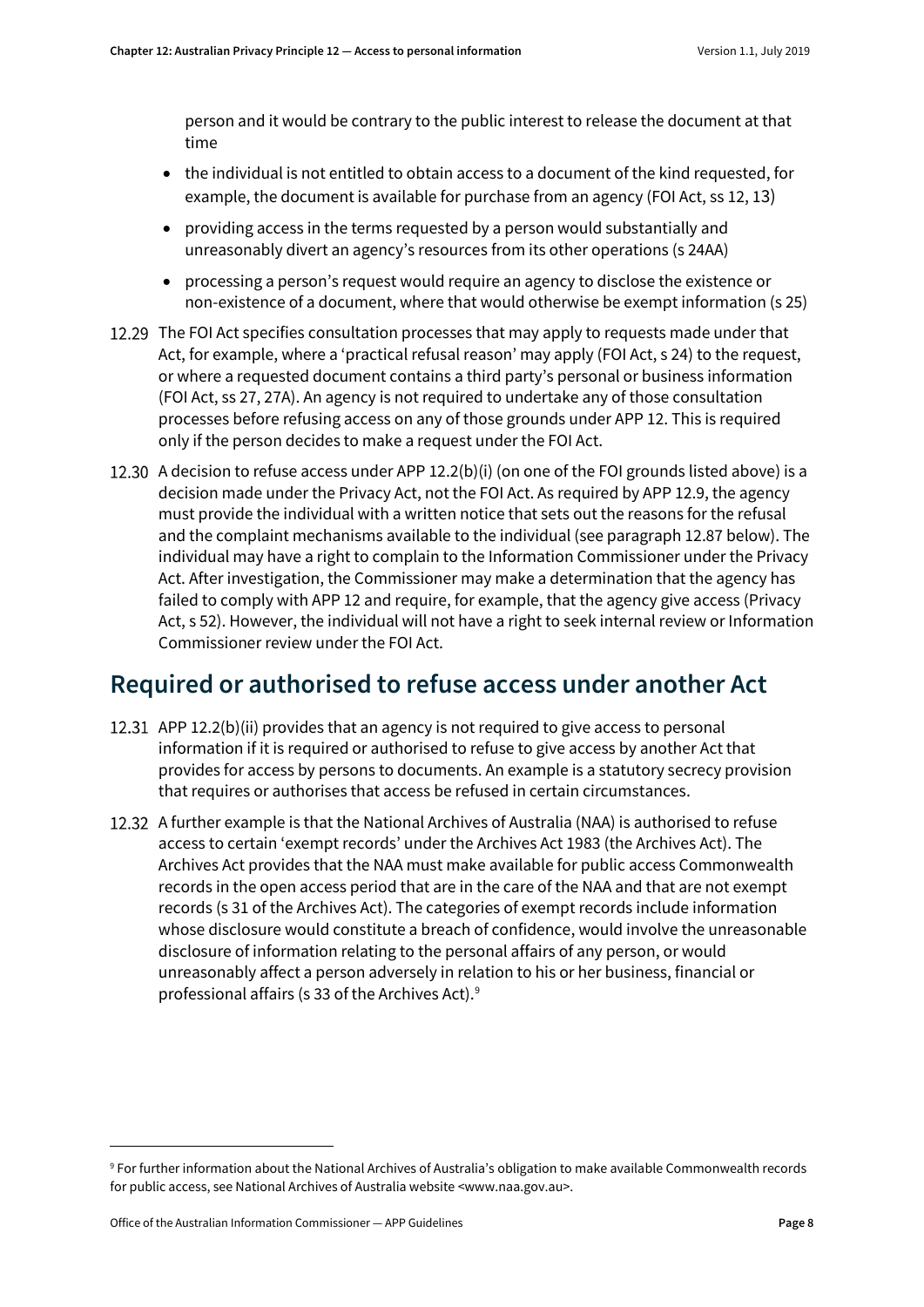# <span id="page-8-0"></span>**Refusing to give access under APP 12 organisations**

- <span id="page-8-2"></span>12.33 APP 12.3 lists ten grounds on which an organisation can refuse to give access to personal information. It is nevertheless open to an organisation not to rely on any such ground and to provide access upon request, unless disclosure is prohibited. Before relying on any of these grounds an organisation should consider whether redacting some information would enable access to be provided (for example, redacting personal information about another person).
- 12.34 The grounds, which are considered separately below, are:
	- the organisation reasonably believes that giving access would pose a serious threat to the life, health or safety of any individual, or to public health or public safety (APP 12.3(a))
	- giving access would have an unreasonable impact on the privacy of other individuals (APP 12.3(b))
	- $\bullet$  the request for access is frivolous or vexatious (APP 12.3(c))
	- the information relates to existing or anticipated legal proceedings between the organisation and the individual, and would not be accessible by the process of discovery in those proceedings (APP 12.3(d))
	- giving access would reveal the intentions of the organisation in relation to negotiations with the individual in such a way as to prejudice those negotiations (APP 12.3(e))
	- giving access would be unlawful (APP 12.3(f))
	- denying access is required or authorised by or under an Australian law or a court/tribunal order (APP 12.3(g))
	- the organisation has reason to suspect that unlawful activity, or misconduct of a serious nature, that relates to the organisation's functions or activities has been, is being or may be engaged in and giving access would be likely to prejudice the taking of appropriate action in relation to the matter (APP 12.3(h))
	- giving access would be likely to prejudice one or more enforcement related activities conducted by, or on behalf of, an enforcement body (APP 12.3(i))
	- giving access would reveal evaluative information generated within the organisation in connection with a commercially sensitive decision-making process (APP 12.3(j))

### <span id="page-8-1"></span>**Giving access would pose a serious threat to the life, health or safety of any individual or to public health or public safety**

- 12.35 The phrase, 'serious threats to the life, health or safety of any individual, or to public health or public safety' is discussed in Chapter C (Permitted general situations).
- 12.36 An example of where this ground might apply is a healthcare provider having reasonable grounds to believe that giving an individual access to their personal information may cause that person significant distress or lead to self-harm or harm to another person.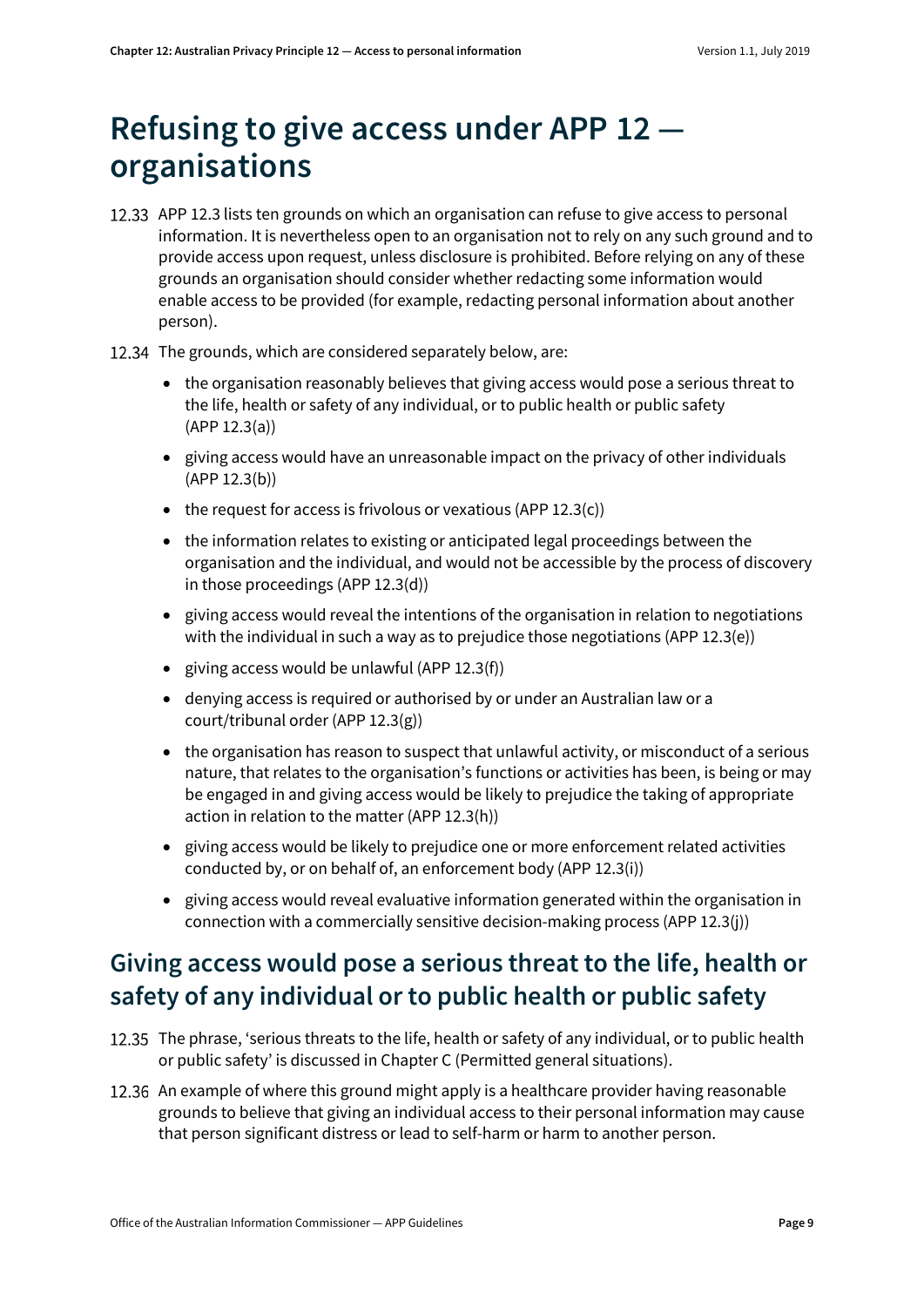### <span id="page-9-0"></span>**Giving access would have an unreasonable impact on the privacy of other individuals**

- 12.37 This ground may apply where the record of personal information that an individual has requested contains personal information of another individual. As noted above (paragraph [12.12\)](#page-3-2), a record of an individual's opinions or views (for example, a referee comment) may be personal information of that individual.<sup>[10](#page-9-2)</sup>
- 12.38 Before relying on this ground an organisation must be satisfied that giving access would have 'an unreasonable impact' on the privacy of another. Factors that may be relevant in deciding that issue include:
	- the nature of the personal information about the other individual. For example, if the personal information is of a sensitive or confidential nature it may be unreasonable to provide it to others.
	- the reasonable expectation of the other individual about how that personal information will be handled (this should be assessed objectively and on the basis that the other individual may not have special knowledge of the industry or activity involved). For example, if both individuals were present when the personal information was collected, there may be a reasonable expectation that each individual could later access the personal information.
	- the source of the personal information. For example, if the individual requesting access provided the personal information about the other individual, access may not have an unreasonable impact on that person.
	- whether the personal information of another individual could be redacted from the record provided to the individual requesting access.
	- whether access could be provided through an intermediary (see paragraph[s 12.72](#page-15-6)[–12.75](#page-15-5) below).
	- whether the other individual consents to access being given to the individual requesting access.
- 12.39 In applying this ground, an organisation may consult the other individual about whether giving access would have an unreasonable impact on their privacy. The view expressed by that individual may be relevant but not determinative. However, before consulting another individual, an organisation should consider whether doing so poses a privacy risk for the individual seeking access.

#### <span id="page-9-1"></span>**The request for access is frivolous or vexatious**

- 12.40 A request should not be refused on this ground unless there is a clear and convincing basis for deciding that a request is frivolous or vexatious. It is not a sufficient basis, for example, that a request would cause inconvenience or irritation to an organisation.
- 12.41 The following are given as examples of requests that may be treated as frivolous or vexatious:

<span id="page-9-2"></span> $10$  For further discussion of where giving access would have an unreasonable impact on the privacy of other individuals, see Smallbone v New South Wales Bar Association [2011] FCA 1145 (6 October 2011).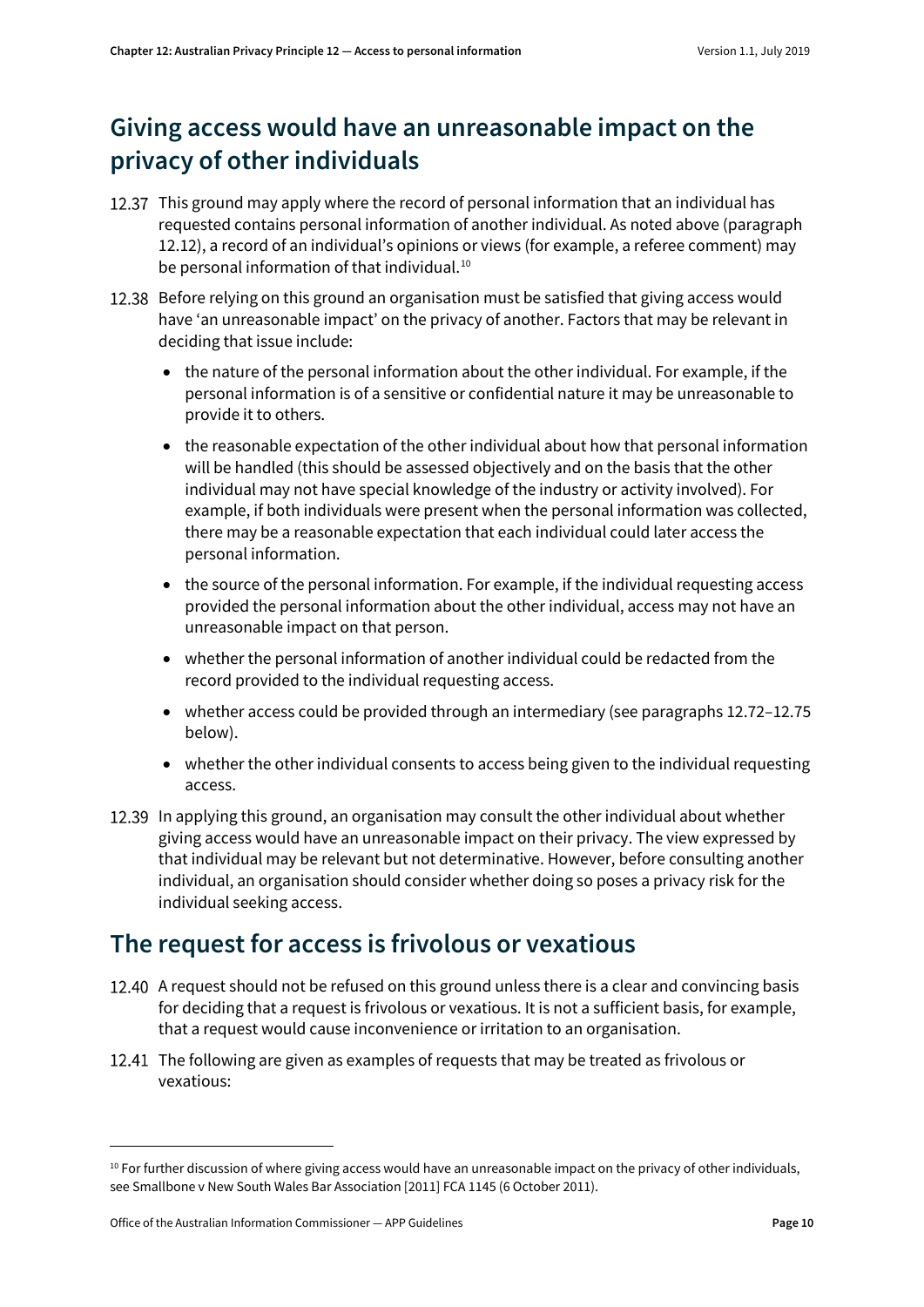- Repeated requests for access to personal information that has already been provided to the requester.
- A request that contains offensive or abusive language, or that does not appear to be a genuine request for personal information.
- A repeat request for personal information that an organisation has earlier explained to an individual it does not hold, has been destroyed, or cannot be located after a reasonable search.
- A request made for the apparent purpose of harassing or intimidating the staff of an organisation, or interfering unreasonably with its operations.

### <span id="page-10-0"></span>**The information requested relates to an existing or anticipated legal proceeding**

12.42 This ground applies where legal proceedings between the individual and the organisation are underway or anticipated, and the information would not be accessible by the process of discovery in those proceedings. A legal proceeding is anticipated if there is a real prospect of proceedings being commenced, as distinct from a mere possibility.

### <span id="page-10-1"></span>**Giving access would prejudice negotiations between the organisation and the individual**

- 12.43 This ground applies where giving access would prejudice negotiations between the organisation and the individual by revealing the intentions of the organisation in relation to the negotiations. The negotiations may be current or reasonably anticipated.
- 12.44 Examples of where this ground might apply is an organisation negotiating:
	- a claim brought by an individual for compensation (for example, for negligence or wrongful dismissal), and releasing the personal information requested by the individual may reveal the organisation's strategy to settle or defend the claim
	- a sponsorship arrangement with an individual, and releasing the personal information requested by the individual may reveal the organisation's strategy in relation to negotiating the arrangement
- 12.45 This exception applies only to personal information that would prejudice negotiations, and not to all information relevant to the negotiations. Access should be provided to other personal information that is requested, unless another exception applies.

#### <span id="page-10-2"></span>**Giving access would be unlawful**

- 'Unlawful activity' is not defined in the Privacy Act. The core meaning is activity that is criminal, illegal or prohibited or proscribed by law, and can include unlawful discrimination or harassment, but does not include breach of a contract. Examples of unlawful activity include criminal offences, unlawful discrimination, and trespass.
- Examples of where this ground might apply are where giving access would be a breach of legal professional privilege, a breach of confidence or a breach of copyright.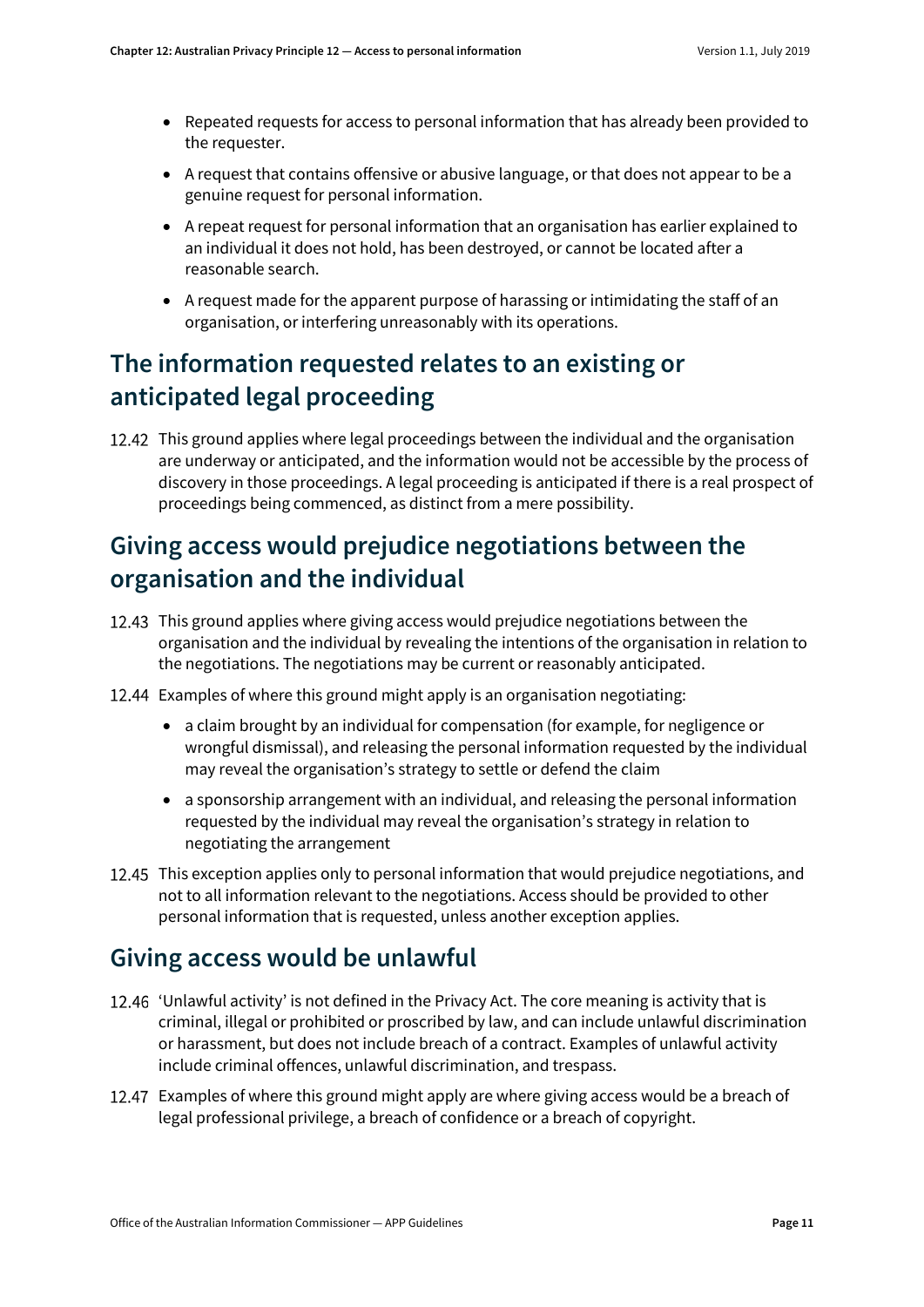## <span id="page-11-0"></span>**Denying access is required or authorised by law or a court/tribunal order**

- 12.48 The meaning of 'required or authorised by or under an Australian law or a court/tribunal order' is discussed in Chapter B (Key concepts). This ground applies where an Australian law or court or tribunal order forbids the disclosure of information; or a law or order authorises or confers discretion on an organisation to refuse a request from an individual for access to their personal information. (There is overlap between this ground and the preceding ground 'giving access would be unlawful'.)
- 12.49 An example of where this ground might apply is a court order providing that an organisation is not required to provide personal information to an individual who is in the care of or is undergoing treatment by the organisation.

### <span id="page-11-1"></span>**Giving access would likely prejudice the taking of appropriate action in relation to suspected unlawful activity or serious misconduct**

- 12.50 There are a number of separate elements to this ground.
- 12.51 First, an organisation must have reason to suspect that unlawful activity or misconduct of a serious nature has been, is being or may be engaged in. The term 'unlawful activity' is not defined in the Privacy Act. The core meaning is activity that is criminal, illegal or prohibited or proscribed by law, and can include unlawful discrimination or harassment, but does not include breach of a contract. Examples of unlawful activity include criminal offences, unlawful discrimination, and trespass.
- 12.52 Misconduct is defined in s 6(1) to include 'fraud, negligence, default, breach of trust, breach of duty, breach of discipline or any other misconduct in the course of duty'. An added requirement of this ground is that the misconduct is 'serious' in nature. This excludes minor breaches or transgressions.
- 12.53 The organisation must have 'reason to suspect' the unlawful activity or serious misconduct has been, is being or may be engaged in. This is a different and lesser standard to 'reasonably believes', which is used in some other APPs (see Chapter B (Key concepts)). There should nevertheless be a reasonable basis for the suspicion. It is the responsibility of the organisation to be able to justify its reasonable basis for the suspicion.
- 12.54 The suspected unlawful activity or serious misconduct must relate to the organisation's functions or activities. As discussed in Chapter 3 (APP 3), an organisation's functions or activities include current, proposed and support functions and activities.
- 12.55 Lastly, giving access must be likely to prejudice the organisation in taking appropriate action in relation to the suspected unlawful activity or serious misconduct. The proposed action may include investigation of the activity or misconduct, or reporting it to the police or another relevant person or authority. There should again be a reasonable basis for this expectation of prejudice. For example, in some instances giving an individual access would not prejudice the taking of appropriate action, but would allow the individual to provide further information relevant to the suspected unlawful activity.
- 12.56 An example of where this ground might apply is where giving access to the requested personal information would reveal that, covertly but lawfully, an organisation is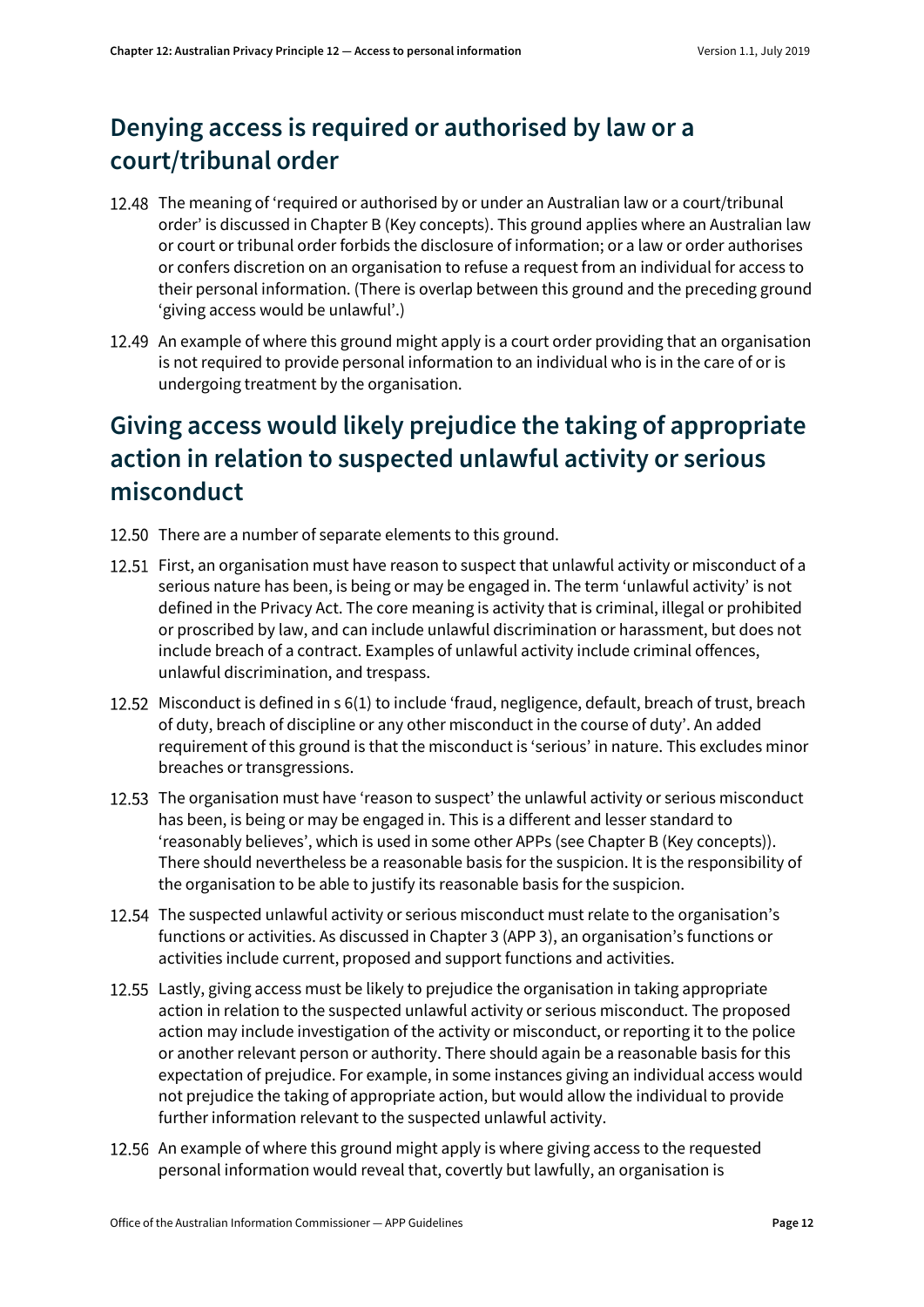investigating suspected misconduct of a client and disclosure would prejudice the covert investigation.

## <span id="page-12-0"></span>**Giving access would be likely to prejudice an enforcement related activity conducted by, or on behalf of, an enforcement body**

- 12.57 'Enforcement body' is defined in s 6(1) as a list of specific bodies. The list includes Commonwealth, State and Territory bodies that are responsible for policing, criminal investigations, and administering laws to protect the public revenue or to impose penalties or sanctions. Examples of Commonwealth enforcement bodies are the Australian Federal Police, the Australian Crime Commission, Customs, th[e Integrity Commissioner,](http://www.austlii.edu.au/au/legis/cth/consol_act/pa1988108/s6.html#integrity_commissioner)<sup>[11](#page-12-3)</sup> the Immigration Department,<sup>12</sup> the Australian Prudential Regulation Authority, the Australian Securities and Investments Commission and AUSTRAC.
- 12.58 'Enforcement related activity' is also defined in  $s(1)$ . It includes the prevention, detection, investigation and prosecution or punishment of criminal offences and intelligence gathering activities.
- 12.59 The terms 'enforcement related activity' and 'enforcement body' are discussed in Chapter B (Key concepts).
- 12.60 An example of where this ground might apply is an enforcement body asking an organisation not to give an individual access to certain personal information, as doing so would be likely to reveal the existence of a criminal investigation or interfere with preparation for court proceedings.

## <span id="page-12-1"></span>**Giving access would reveal evaluative information in connection with a commercially sensitive decision-making process**

- <span id="page-12-6"></span>12.61 This ground applies if giving access would reveal 'evaluative information' generated within an organisation in connection with a commercially sensitive decision-making process. An example of evaluative information is a score card weighting system and score card result. The ground applies only to the evaluative information, and not to personal information on which a decision was based. $13$
- <span id="page-12-2"></span>12.62 APP 12.10 provides that if an organisation refuses to give access to personal information under this ground, its written notice explaining the reasons for refusal may include an explanation for the commercially sensitive decision. This may include explaining the reasons for the decision and giving a copy of the personal information that informed the decision. For discussion of the requirement to give a written notice refusing access, see paragraphs [12.82–](#page-16-2)[12.87](#page-17-0) below.

 $\overline{a}$ 

<span id="page-12-3"></span> $11$  'Integrity Commissioner' is defined in s 6(1) as having the same meaning as in the Law Enforcement Integrity Commissioner Act 2006.

<span id="page-12-4"></span> $12$  'Immigration Department' is defined in s 6(1) as the Department administered by the Minister administering the Migration Act 1958.

<span id="page-12-5"></span><sup>&</sup>lt;sup>13</sup> See also C v Insurance Company [2006] PrivCmrA 3 (1 February 2006).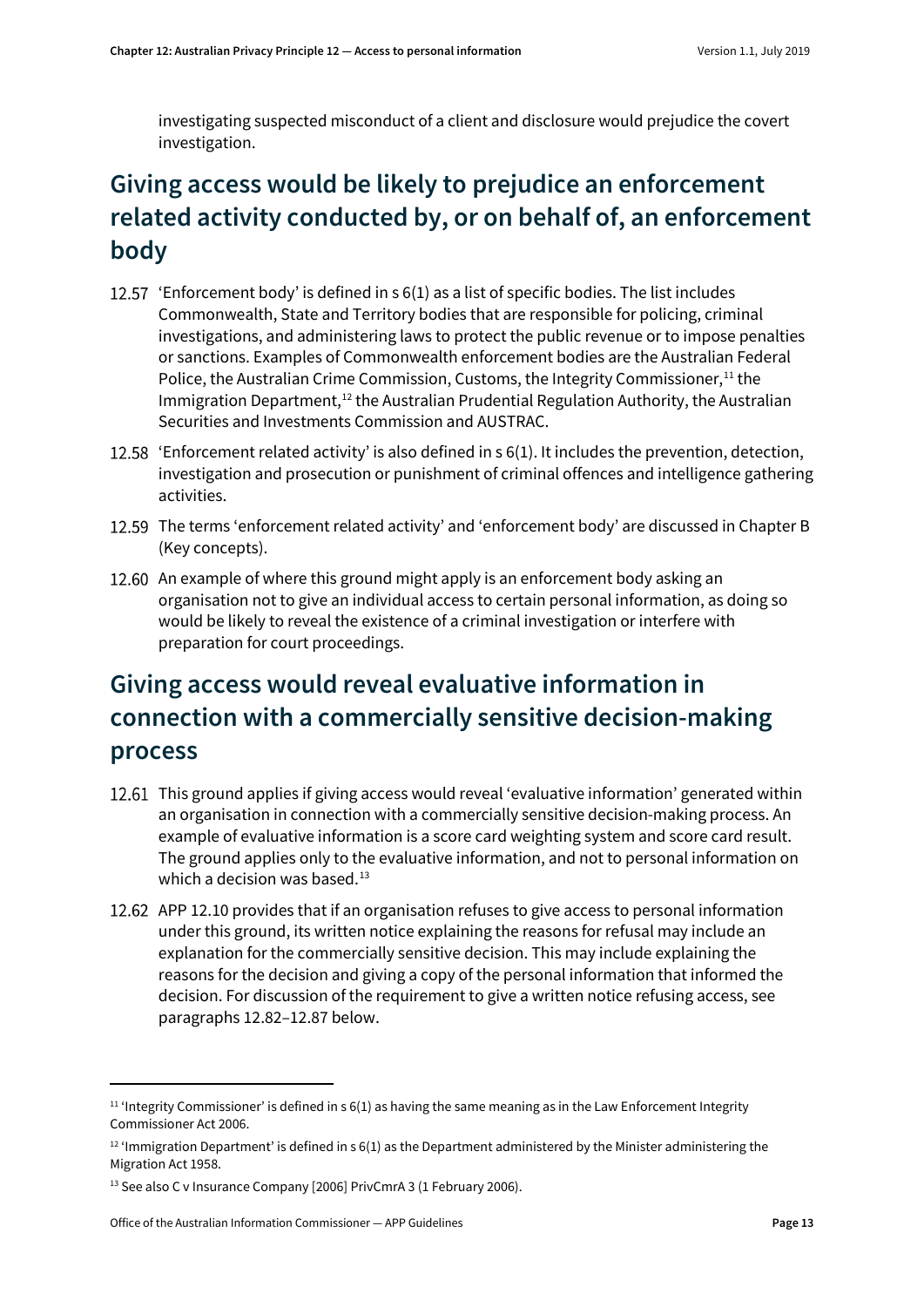# <span id="page-13-0"></span>**APP 12 minimum access requirements**

- 12.63 APP 12 sets out minimum access requirements that must be met when an APP entity receives a request from an individual for access to their personal information. The access requirements relate to the response time, how access is to be given, access charges and giving a written notice, including the reasons for refusal, if access is refused.
- An individual may complain under s 36 to the Information Commissioner about the failure of an APP entity to comply with any of the APP 12 minimum access requirements. The Commissioner will not investigate a complaint if the person has not first raised the matter with the entity complained about, unless it was not appropriate to require that as a first step (s 40(1A)). When investigating a complaint, the OAIC will initially attempt to conciliate the complaint (s 40A), before considering the exercise of other complaint resolution powers (s 52).

#### <span id="page-13-1"></span>**Difference with access requirements applying to agencies under FOI Act**

12.65 The APP 12 minimum access requirements and the Privacy Act complaint and review mechanisms differ in important respects from those applying to agencies in relation to requests for information received under the FOI Act.[14](#page-13-4) For example, the FOI Act requires an agency to acknowledge receipt of an FOI request within 14 days, and to make a decision on the request within 30 calendar days. The processing period can be extended with the agreement of the applicant, to enable an agency to consult a third party, or with the approval of the Information Commissioner for complex and voluminous requests.[15](#page-13-5) If an agency fails to make a decision within the statutory processing period (including an authorised extension) the agency is deemed to have made a decision refusing access. The applicant may then apply for internal review or Information Commissioner review, although the OAIC can extend the time for an agency to make a decision on the request. The FOI Act also contains special requirements on charges, the form of access and statements of reasons.

### <span id="page-13-2"></span>**Timeframe for responding to a request for access under APP 12 — agencies**

<span id="page-13-3"></span>12.66 APP 12.4(a)(i) provides that an agency must 'respond' to a request for access within 30 calendar days. The 30 day time period commences on the day after the day the agency receives the request. The agency must respond by giving access to the personal information that is requested, or by notifying its refusal to give access. If this is impracticable (for example, there is a justifiable need to clarify the scope of an individual's request, or to locate and assemble the requested information, or to consult a third party), the agency is expected to contact the individual to explain the delay and provide an expected timeframe for finalising the request. These are matters the Information Commissioner may examine if a complaint is made about an agency's failure to comply with the timeframe in APP 12.4(a).

<span id="page-13-4"></span><sup>&</sup>lt;sup>14</sup> The circumstances in which an individual may apply to the Administrative Appeals Tribunal for review of a decision of the Information Commissioner are set out in s 96.

<span id="page-13-5"></span><sup>15</sup> See OAIC, Extension of Time for Processing Requests, OAIC website <https://www.oaic.gov.au>.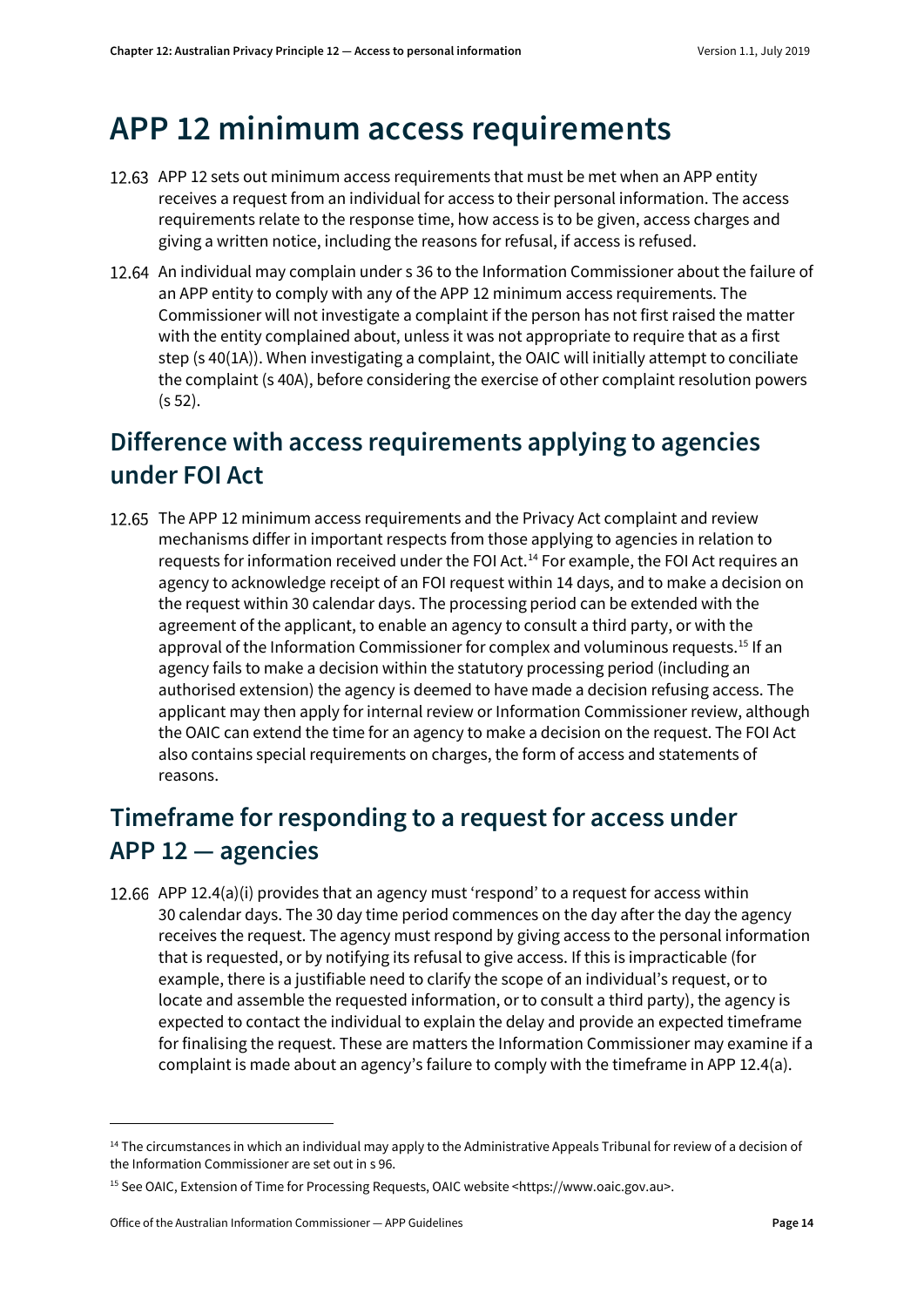# <span id="page-14-0"></span>**Timeframe for responding to a request for access under APP 12 — organisations**

<span id="page-14-3"></span>12.67 APP 12.4(a)(ii) provides that an organisation must respond 'within a reasonable period after the request is made'. As with agencies, an organisation must respond by giving access to the personal information that is requested, or by notifying its refusal to give access. Factors that may be relevant in deciding what is a reasonable period include the scope and clarity of a request, whether the information can be readily located and assembled, and whether consultation with the individual or other parties is required. However, as a general guide, a reasonable period should not exceed 30 calendar days.

#### <span id="page-14-1"></span>**How access is to be given under APP 12**

- <span id="page-14-4"></span>12.68 An APP entity must give access to personal information in the manner requested by the individual, if it is reasonable and practicable to do so (APP 12.4(b)). The manner of access may, for example, be by email, by phone, in person, hard copy, or an electronic record.
- 12.69 Factors relevant in assessing whether it is reasonable and practicable to give access in the manner requested by an individual include:
	- the volume of information requested. For example, it may be impracticable to provide a large amount of personal information by telephone.
	- the nature of the information requested. For example, it may be impracticable to give access to digitised information in hard copy and it may be unreasonable to give access to information of a highly sensitive nature by telephone if the APP entity cannot sufficiently verify the individual's identity over the telephone.
	- any special needs of the individual requesting the information. For example, it may be reasonable to give information in a form that can be accessed via assistive technology where this meets the special needs of the individual.

#### <span id="page-14-2"></span>**Giving access by other means**

- <span id="page-14-6"></span>12.70 APP 12.5 applies where an APP entity refuses to give access to personal information under APP 12 on a permitted ground, or refuses to give access in the manner requested by the individual. The entity must take reasonable steps to give access in a way that meets the needs of the entity and the individual. This should be done within 30 calendar days where practicable.
- <span id="page-14-7"></span>12.71 The APP entity is expected to consult the individual to try to satisfy their request.<sup>[16](#page-14-5)</sup> The following are given as examples of alternative manners of access that may meet the needs of the entity and the individual, and in particular result in more rather than less personal information being provided to an individual:
	- deleting any personal information for which there is a ground for refusing access and giving the redacted version to the individual
	- giving a summary of the requested personal information to the individual
	- giving access to the requested personal information in an alternative format

1

<span id="page-14-5"></span><sup>16</sup> Explanatory memorandum, Privacy Amendment (Enhancing Privacy Protection) Bill 2012, p 87.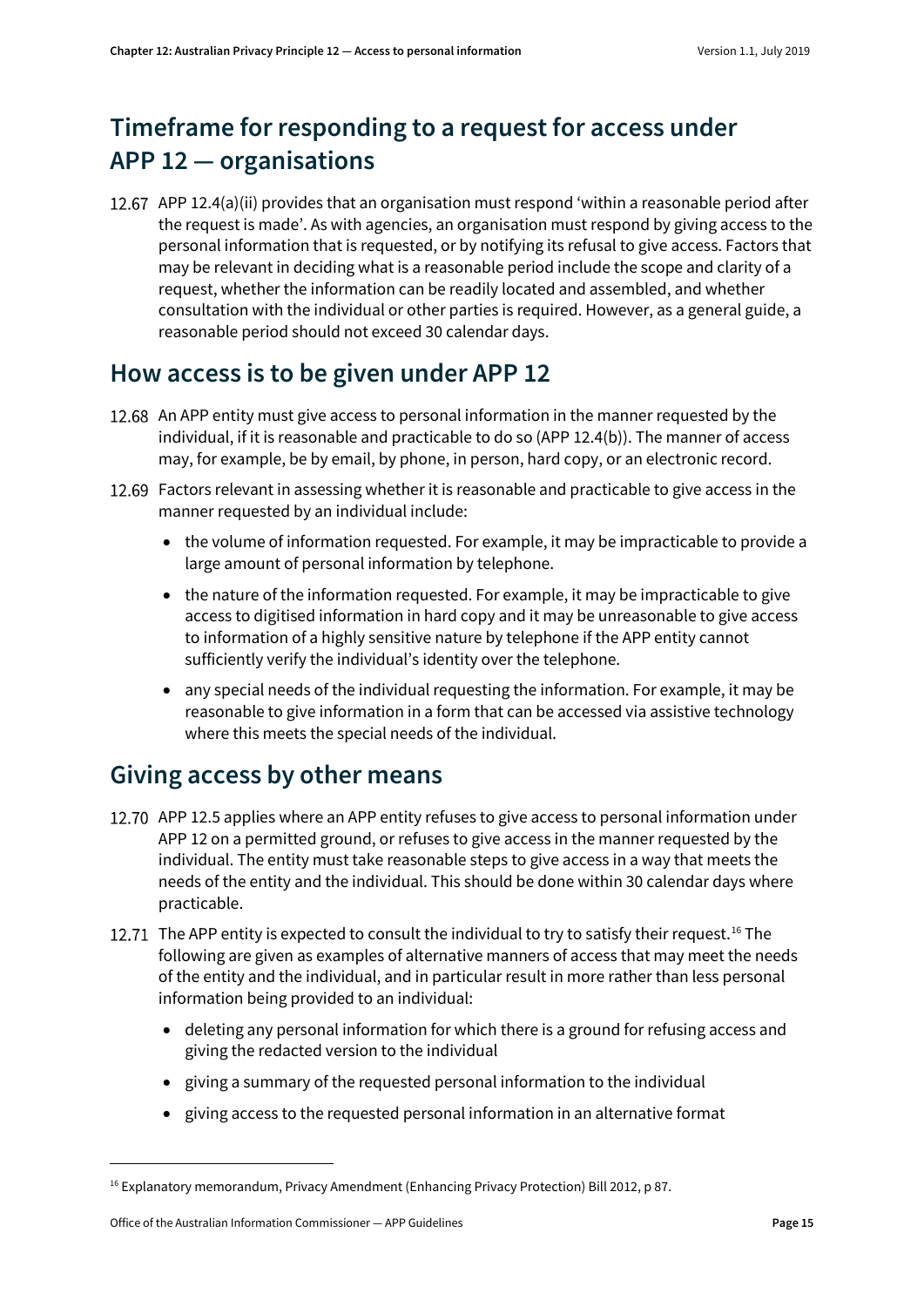- facilitating the inspection of a hard copy of the requested personal information and permitting the individual to take notes
- facilitating access to the requested personal information through a mutually agreed intermediary (see paragraphs [12.72](#page-15-6)[–12.75](#page-15-5) below)

#### <span id="page-15-0"></span>**Giving access through an intermediary**

- <span id="page-15-6"></span>12.72 APP 12.6 provides that, without limiting APP 12.5, 'access may be given through the use of a mutually agreed intermediary'.
- 12.73 The role of an intermediary is to enable an individual to be given access to their personal information and to have the content of that information explained, where direct access would otherwise be refused. An example is an organisation refusing direct access under APP 12.3(a) on the reasonable belief that access may lead the individual to self-harm, but deciding that access through an intermediary may not pose a similar threat. The role of the intermediary in conveying or explaining the information to the individual will need to be tailored to the nature of the information and any instructions given by the APP entity to the intermediary.
- 12.74 The intermediary must be acceptable to both the APP entity and the individual. In seeking an individual's agreement to use an intermediary, an entity should clearly explain the process and the type of access that will be provided through this process. Depending on the nature of the personal information to which access is sought, the intermediary may need particular skills or knowledge. For example, an intermediary may need to be a qualified health service provider if used to give access to health information.
- <span id="page-15-5"></span>12.75 If an individual does not agree to the use of an intermediary, or agreement cannot be reached on whom to use as the intermediary, the APP entity must still take reasonable steps to give access through another manner that meets the needs of the entity and the individual.

#### <span id="page-15-1"></span>**Access charges under APP 12 — agencies**

- <span id="page-15-3"></span>12.76 An agency cannot impose upon an individual any charge for providing access to personal information under APP 12 (APP 12.7). This includes:
	- a charge for the making of the request to access personal information
	- a charge for giving access to requested personal information, such as charges for copying costs, postage costs and costs associated with using an intermediary

#### <span id="page-15-2"></span>**Access charges under APP 12 — organisations**

- <span id="page-15-4"></span>12.77 An organisation cannot impose upon an individual a charge for the making of the request to access personal information.
- 12.78 An organisation may, however, impose a charge for giving access to requested personal information, provided the charge is not excessive (APP 12.8). Items that may be charged for include:
	- staff costs in searching for, locating and retrieving the requested personal information, and deciding which personal information to provide to the individual
	- staff costs in reproducing and sending the personal information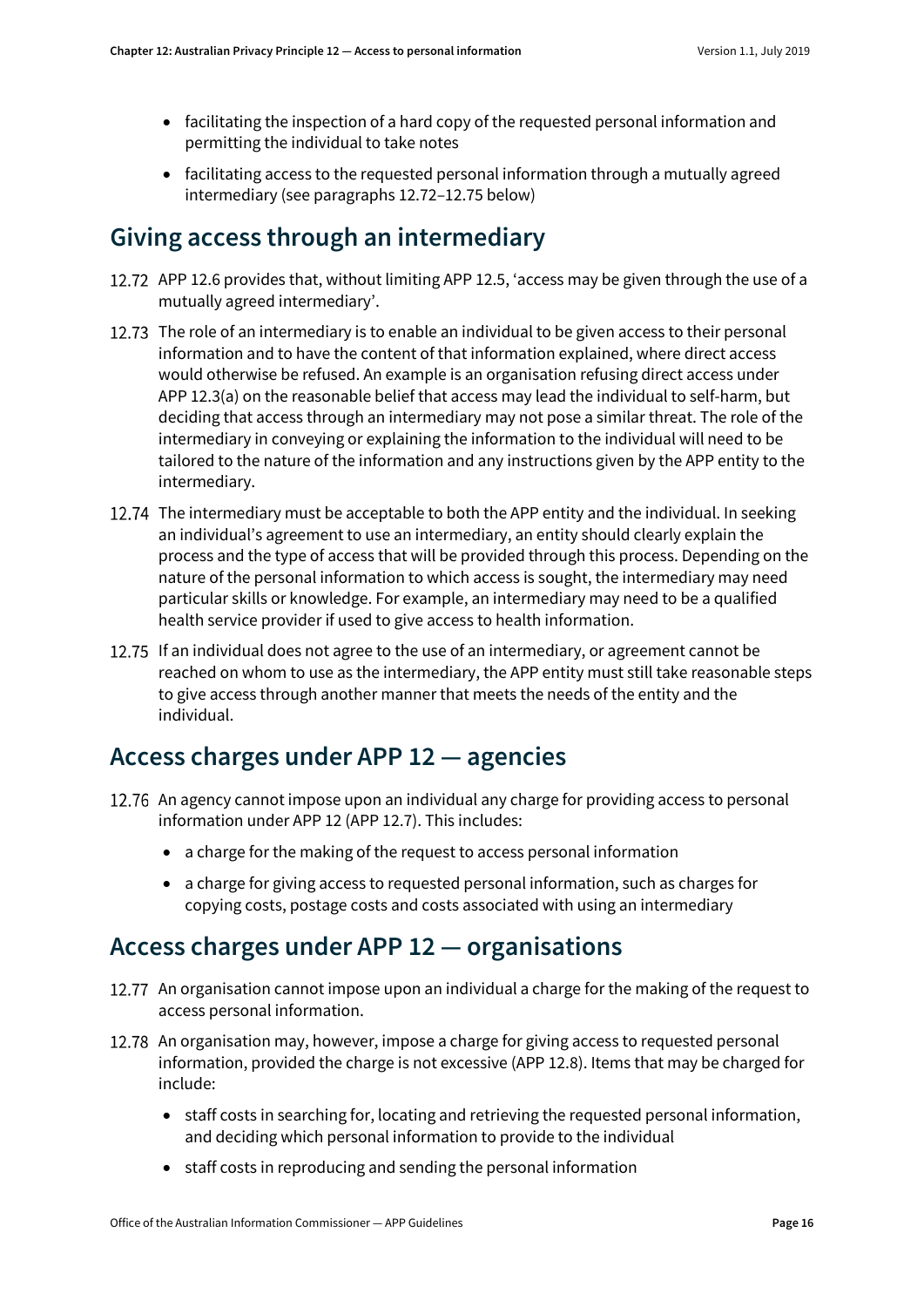- costs of postage or materials involved in giving access
- costs associated with using an intermediary (see paragraph[s 12.72](#page-15-6)[–12.75](#page-15-5) above)
- 12.79 Whether a charge is excessive will depend on the nature of the organisation, including the organisation's size, resources and functions, and the nature of the personal information held. The following charges may be considered excessive:
	- a charge that exceeds the actual cost incurred by the organisation in giving access
	- a charge associated with obtaining legal or other advice in deciding how to respond to an individual's request
	- a charge for consulting with the individual about how access is to be given
	- a charge that reflects shortcomings in the organisation's information management systems. An individual should not be disadvantaged because of the deficient record management practices of an organisation
- 12.80 An organisation should also consider waiving, reducing or sharing any charge that may be imposed, so that the charge is not excessive. In determining the amount to charge, an organisation should consider:
	- the organisation's relationship with the individual
	- any known financial hardship factors claimed by the individual
	- any known adverse consequences on the individual if they do not get access to the personal information
- <span id="page-16-1"></span>12.81 A charge by an organisation for giving access must not be used to discourage an individual from requesting access to personal information. To the extent practicable, an organisation should advise an individual in advance if a charge may be imposed, and the likely amount of the charge. The individual should be invited to discuss options for altering the request to minimise any charge. This may include options for giving access in another manner that meets the needs of the entity and the individual (see APP 12.5 and paragraph[s 12.70](#page-14-6)[–12.71](#page-14-7) above). Any charge that is imposed should be clearly communicated and explained before access is given.

#### <span id="page-16-0"></span>**Giving written notice where access is refused, or not given in the manner requested under APP 12**

- <span id="page-16-2"></span>12.82 APP 12.9 provides that if an APP entity refuses to give access, or to give access in the manner requested by the individual, the entity must give the individual a written notice setting out:
	- the reasons for the refusal, except to the extent that it would be unreasonable to do so, having regard to the grounds for refusal
	- the complaint mechanisms available to the individual, and
	- any other matters prescribed by regulations made under the Privacy Act
- 12.83 The reasons for refusal should explain, where applicable:
	- that the entity does not hold the requested personal information
	- the ground of refusal. For example, if the entity is required or authorised by an Australian law to refuse access, notice should include the name of that law and, if practicable, could include the provision relied upon.